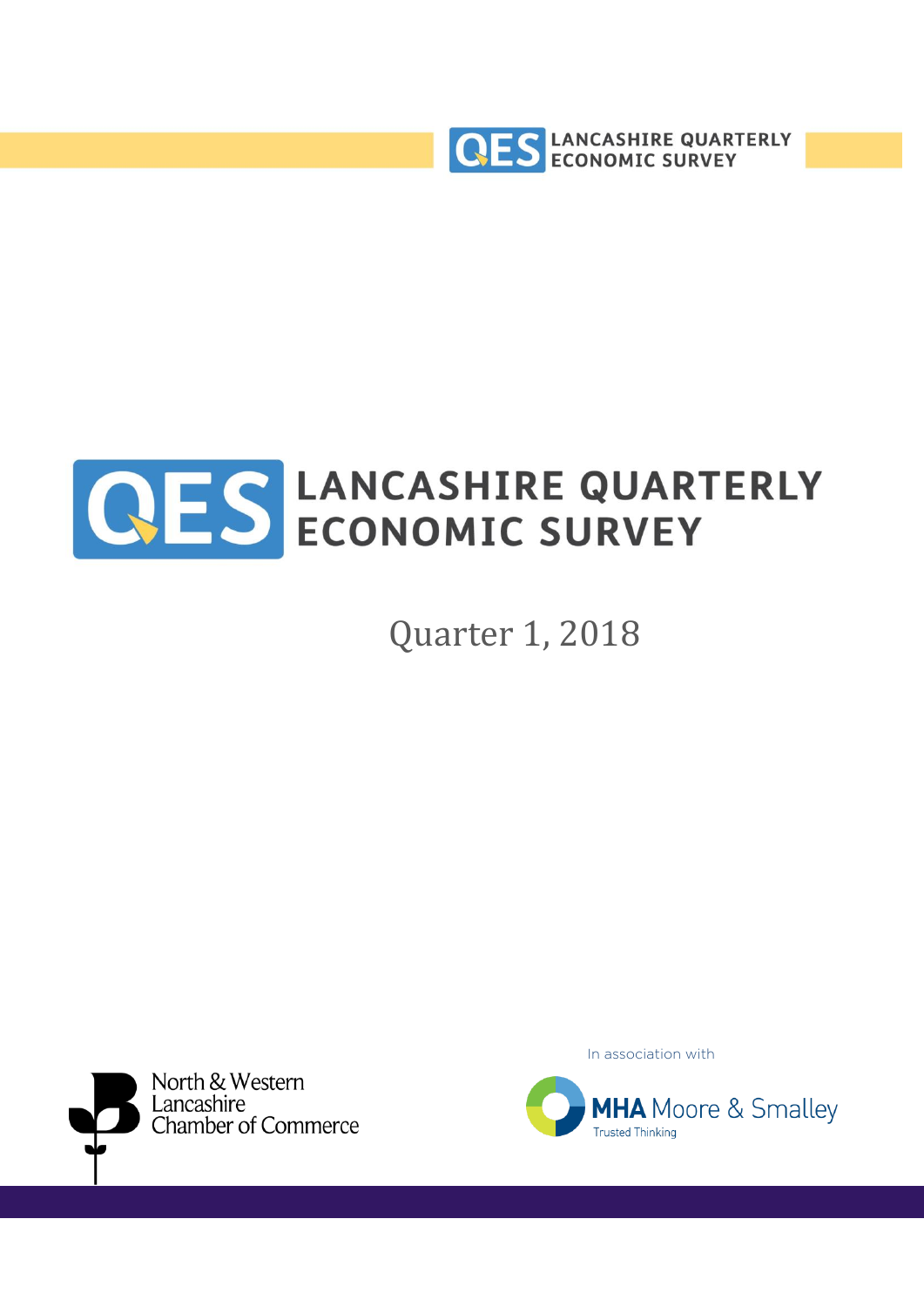

| <b>SECTION</b>                   | <b>PAGE</b>    |
|----------------------------------|----------------|
| Summary                          | 3              |
| <b>Domestic Market</b>           | $\overline{4}$ |
| <b>Export Market</b>             | $\overline{4}$ |
| Employment                       | 4              |
| Recruitment                      | 5              |
| <b>Business Confidence</b>       | 5              |
| Investment Intentions            | 6              |
| Prices                           | 6              |
| <b>External Factors</b>          | 7              |
| <b>Quarterly Balance Changes</b> | 8              |

#### **About this Quarter's Survey**

The Q1 2018 Survey was conducted by the North & Western Lancashire Chamber of Commerce, the Chamber of Commerce East Lancashire and the Lancaster & District Chamber in conjunction with MHA Moore & Smalley Chartered Accountants and Business Advisors.

- The survey collection period was from  $19^{th}$  February to  $12^{th}$  March 2018.
- Responses were received from 229 companies across Lancashire employing 10,860 people.
- From the manufacturing sector, 74 business (32%) employing 4,055 people responded to the survey.
- From the service sector, 155 businesses (68%) employing 6,805 people responded to the survey.
- 133 companies (58%) were involved in exports.

**NB: The net balance figures referred to throughout this report are calculated by subtracting the percentage of businesses reporting a decrease in a factor from those reporting increases. A figure above 0 indicates growth, while a figure below 0 indicates contraction.**

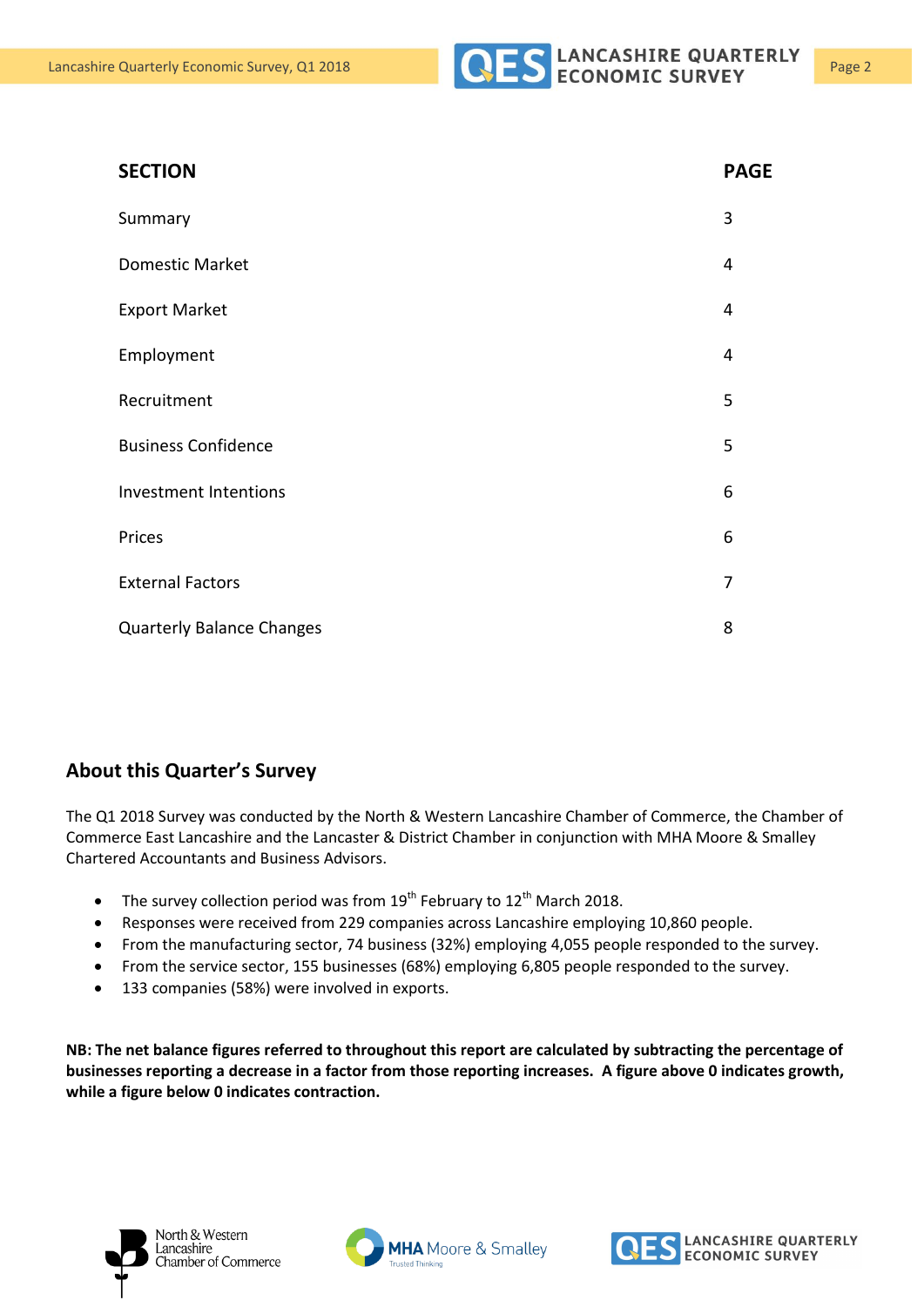

# Summary

The results of the Q1 2018 survey reveal a more positive picture of the Lancashire economy than we have seen for a while with most key balance measures improving on the previous quarter. The services sector, the main driver of the domestic economy, had a much stronger three months in terms of UK sales and orders. This was buoyed by a very strong export performance from Lancashire's manufacturing sector in Q1, which saw its export sales and export order balances reached record highs for this survey.

There was also positive news on employment with all of the employment balances strengthening and just over half of the firms in the survey attempting to recruit staff. However, there are still significant concerns over skills shortages, especially in the manufacturing sector where 84% of firms with recruitment difficulties had problems finding skilled manual workers.

There was an upturn in business confidence with firms in both sectors more confident that turnover and profitability will improve in the year ahead. Three out of four business investment balances also strengthened the exception here being the manufacturing capital investment balance which weakened to its lowest level since Q2 2016.

The results also suggest that cash flow is increasingly an issue for businesses who remain under pressure from a combination of high upfront business costs, subdued financing levels and unfair payment practices.

The survey also shows that businesses in both sectors remain under considerable pressure to increase prices. In manufacturing, the percentage balance of firms expecting their prices to rise reached a record high for this survey (+57%, up from +42%) fuelled by increasing raw material costs and concerns about exchange rates.

#### **Key findings in the Q1 2018 survey:**

#### **Manufacturing sector:**

- The balance of firms reporting increased export sales jumped from +22 to +45. Export orders increased from +23 to +41. The balance of firms reporting increased domestic sales fell from +18 to +16, whilst the domestic orders balance improved slightly from +12 to +15.
- The percentage of manufacturers that attempted to recruit in the last three months was unchanged at 64%. Of those, 44% had recruitment difficulties. Of these, skilled manual labour was the leading area of recruitment difficulties (84%).
- The balance of manufacturers expecting their prices to increase was up from +42 to +57; with the cost of raw materials remaining the key driver, with 78% reporting it as a cause of price pressure.
- The balance of firms confident that turnover will increase in the next 12 months strengthened from +43 to +63, while confidence in profitability gained 14 points (+42, up from +28).
- The balance of companies reporting cashflow improvements remains low at +6, while the balance of firms investing in plant and machinery was down from +26 to +15. Investment in training was up from +17 to +20.

#### **Services sector:**

- The balance of firms reporting improved export sales moved out of negative territory from -1 to +14, whilst the export orders balance was up from +2 to +7. The domestic sales balance climbed from +15 to +26, while the UK orders balance was up from +7 to +20.
- The percentage of businesses attempting to recruit was down marginally from 46% to 45%. Of those, the percentage of services firms reporting recruitment difficulties rose from 65% to 71%.
- The balance of services firms expecting prices to increase was down a fraction from +36 to +35.
- The services cashflow balance was unchanged at +4. The balance of firms confident that turnover will increase jumped from +34 to +53. Confidence in profitability was up from +23 to +36.





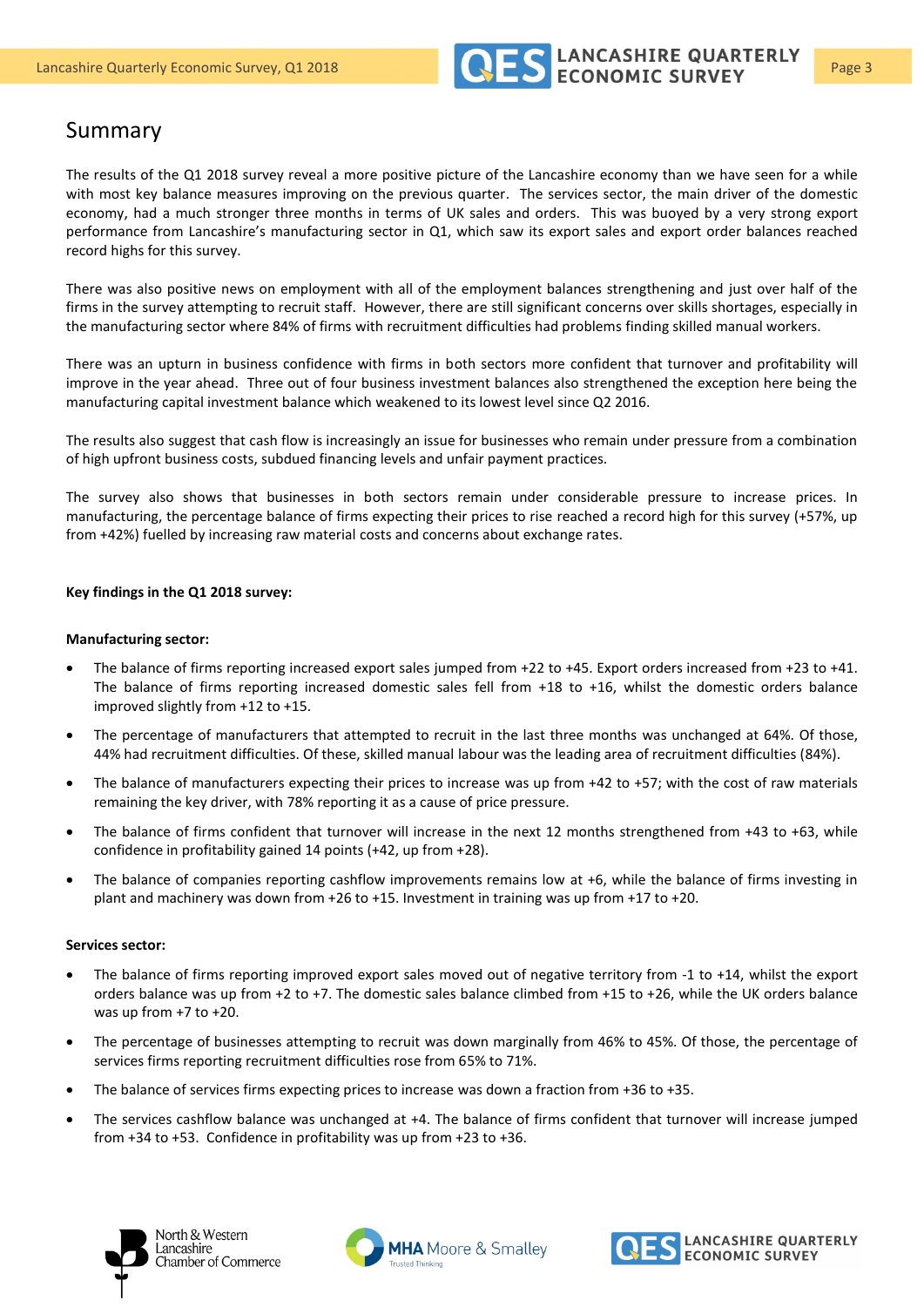

**+Positive number represents an expansion -Negative number represents a contraction**

#### Domestic Market

Three of the four domestic balances strengthened in Q1, with service sector firms having a stronger quarter domestically than those in manufacturing.

The services UK sales balance recovered all of the ground lost in Q4 2017, gaining 11 points (+26%, up from +15%); whilst there was a similar improvement in the advance orders/bookings balance which jumped 13 points this quarter (+20%, up from +7%).

In manufacturing, the UK sales balance weakened for the third successive quarter, down two points on Q4 2017 (+16%, down from +18%) whilst the advance sales/orders balance gained three points (+12%, down from +16%).

## Export Market

The relatively weak pound continues to help export sales and orders with all four export balance measures up on the previous quarter.

In manufacturing, the export sales balance reached a record high for the Lancashire QES (+45%, up from +22%); whilst the export orders balance also strengthened considerably in Q1, up 18 points (+41%, up from +23%).

The services export sales balance, having been in contraction in the previous quarter, rebounded by 15 points (+14%, up from -1%). The services export orders balance was up five points (+7%, up from +2%).

#### Employment

There was positive news on employment this quarter as all of the employment balances showed signs of growth. In manufacturing, the net balance of companies reporting that their workforce had increased over the past three months was up four points (+29%, up from +25%), whilst the employment expectations balance for the three months ahead improved by 10 points (+25%, up from +15%).

In the services sector, the balance of firms reporting an increase in their workforce over the past three months climbed eight points (+13%, up from +5%). The forwardlooking employment expectations balance doubled in strength (+38%, up from +19%) perhaps indicating an increase in business confidence among service businesses.









Chamber of Commerce



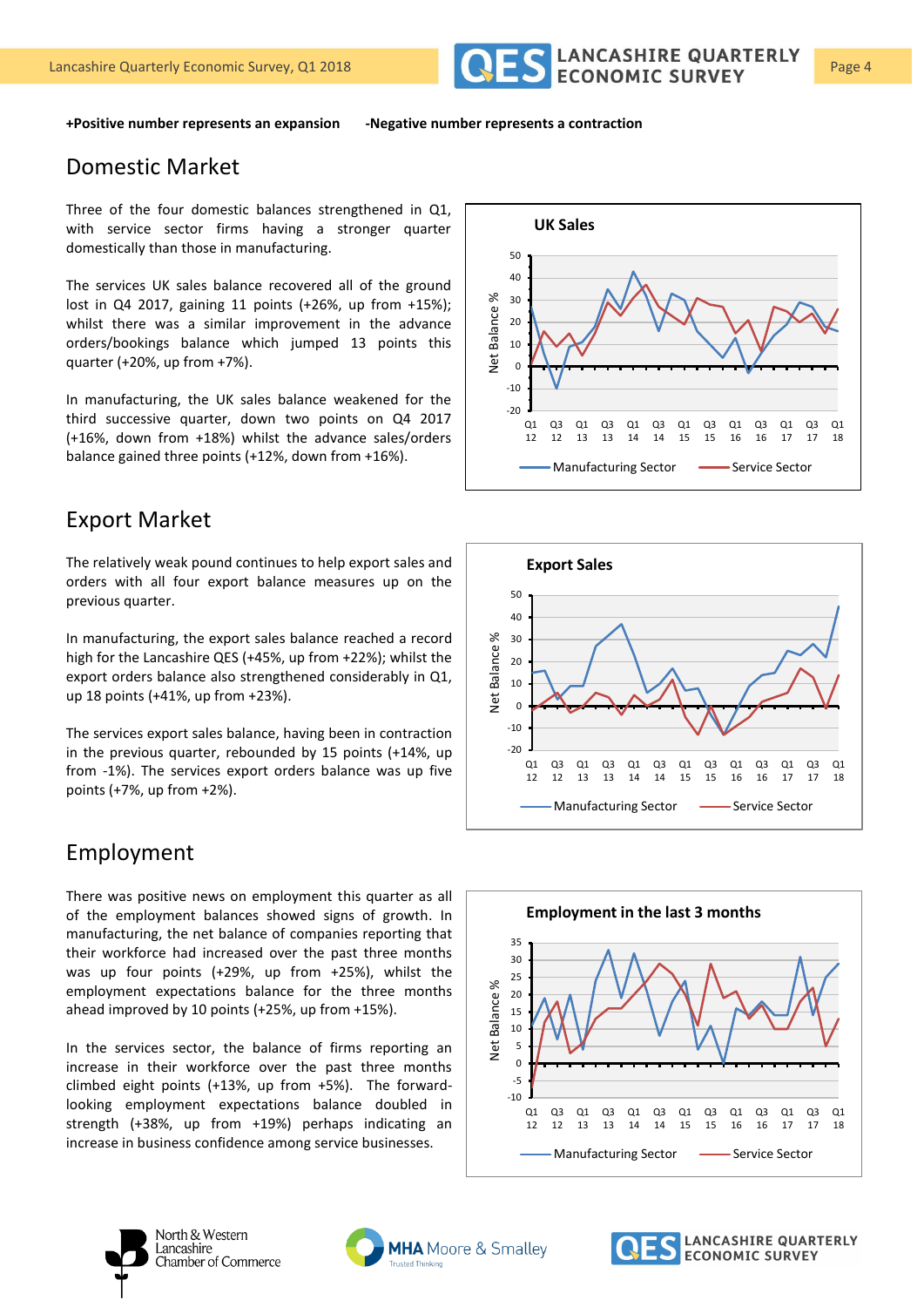

## Recruitment

The overall percentage of firms attempting to recruit in the past three months was down a fraction on Q4. 64% of manufacturing firms attempted to recruit (no change); compared with 45% of service businesses (down 1%).

Of all firms attempting to recruit, 43% were seeking to fill permanent vacancies (down 1%), with 16% looking to take on temporary workers (down 3%). 88% of firms attempted to recruit for full-time positions (up 8%), whilst 20% were offering part-time roles (down 4%).

60% of firms attempting to recruit said they experienced difficulties finding suitable staff (down from 62%). For manufacturing firms, skilled manual and technical positions continue to be the most difficult to fill (84%, up from 55%). Service sector businesses found that professional/managerial positions were the most difficult for them to fill this quarter (63%, up from 51%).



#### Business confidence



Looking at turnover and profitability expectations over the next 12 months, all of the business confidence balances improved in Q1. The net balance of manufacturing companies expecting turnover to improve in the coming year gained 20 points (+63%, up from +43%), whilst the manufacturing profitability balance was up 14 points (+%, down from +36%).

In the services sector, the net balance of firms expecting turnover to improve was up 19 points (+53%, up from +34%); whilst the services profitability balance gained 13 points on the previous quarter (+36%, up from +23%).

There was a 7 point increase in the percentage of businesses operating at full capacity (38%, up from 31%).

Cashflow continues to be a problem for Lancashire businesses. The net balance of services firms reporting that their cashflow improved over the past three months was unchanged (+4%); whilst the manufacturing cashflow balance weakened by two points (+6%, down from +8%).





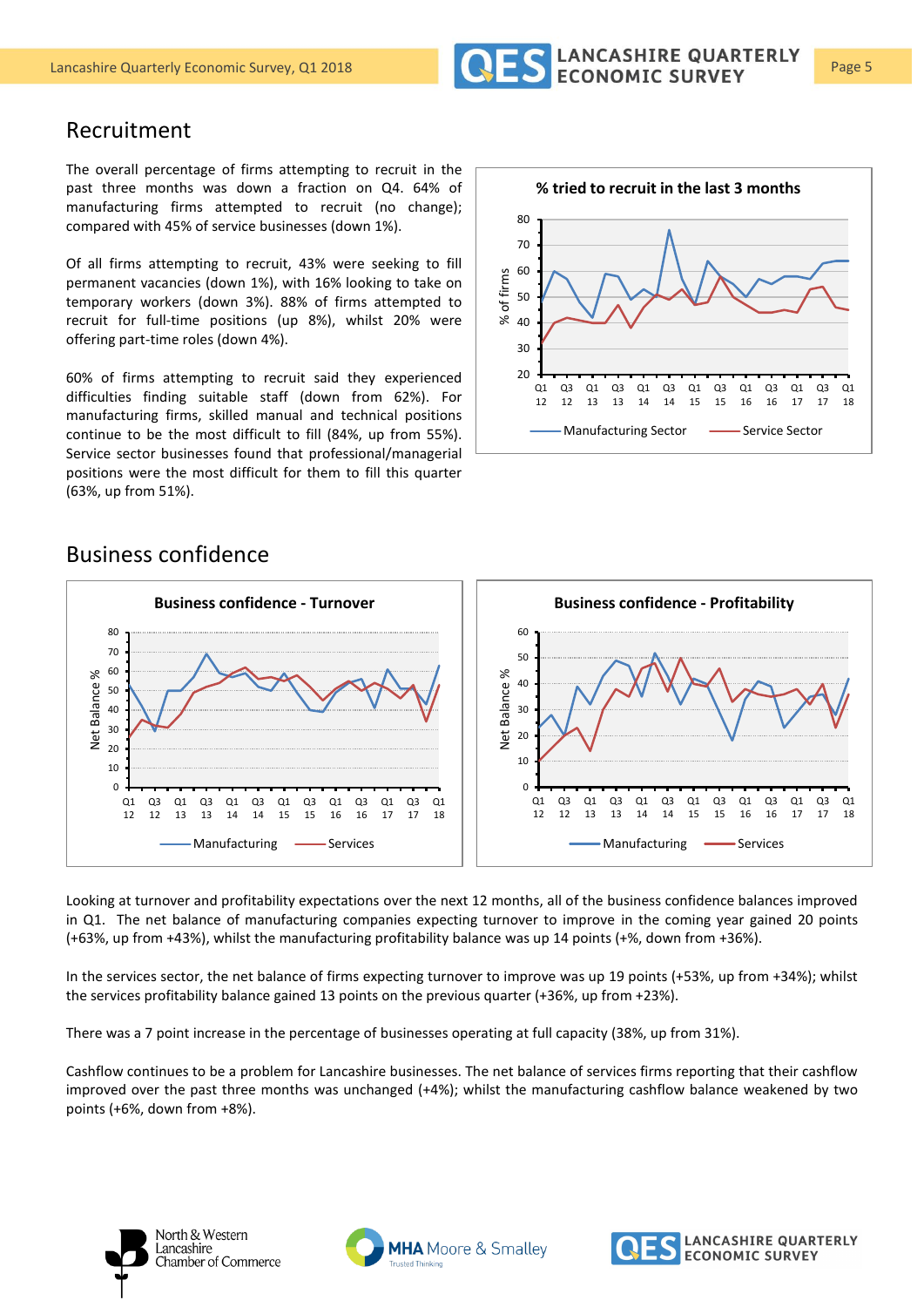

#### Investment intentions



Three out of four investment balances improved this quarter. Most notably, the capital (plant & machinery) investment balance in the service sector gained 17 points, recovering all of ground lost in the previous quarter (+10%, up from -7%). The service sector training investment balance was up nine points, from +13% to +22%. In manufacturing, the capital investment balance lost 11 points (+15%, down from +26%); whilst the training investment balance gained three points (+20%, up from 17%).

### Prices



Firms in both sectors are still coming under considerable pressure to increase prices. In manufacturing, the percentage balance of firms expecting their prices to rise reached a record high for this survey (+57%, up from +42%). In the services sector, the percentage balance of firms expecting their prices to increase in the next three months dropped by a single point to +35%, but remains well above the historical average.

In terms of factors affecting the price of goods and services, almost four fifths (78%) of manufacturers said they were under more pressure to raise prices because of raw material costs (up 6%). 30% of manufacturers were under more pressure from other overhead costs (down 11%); whilst pressure from pay settlements also weakened (19%, down from 28%).

Service sector firms were under greatest pressure from other overheads, although this factor weakened considerably in Q1 (37%, down from 53%). There was a five points rise in the percentage of firms under pressure from pay settlements (21%, up from 16%) whilst pressure from raw materials costs (19%, up from 18%) and finance costs (10%, up from 9%) were relatively unchanged on the previous quarter.



Chamber of Commerce



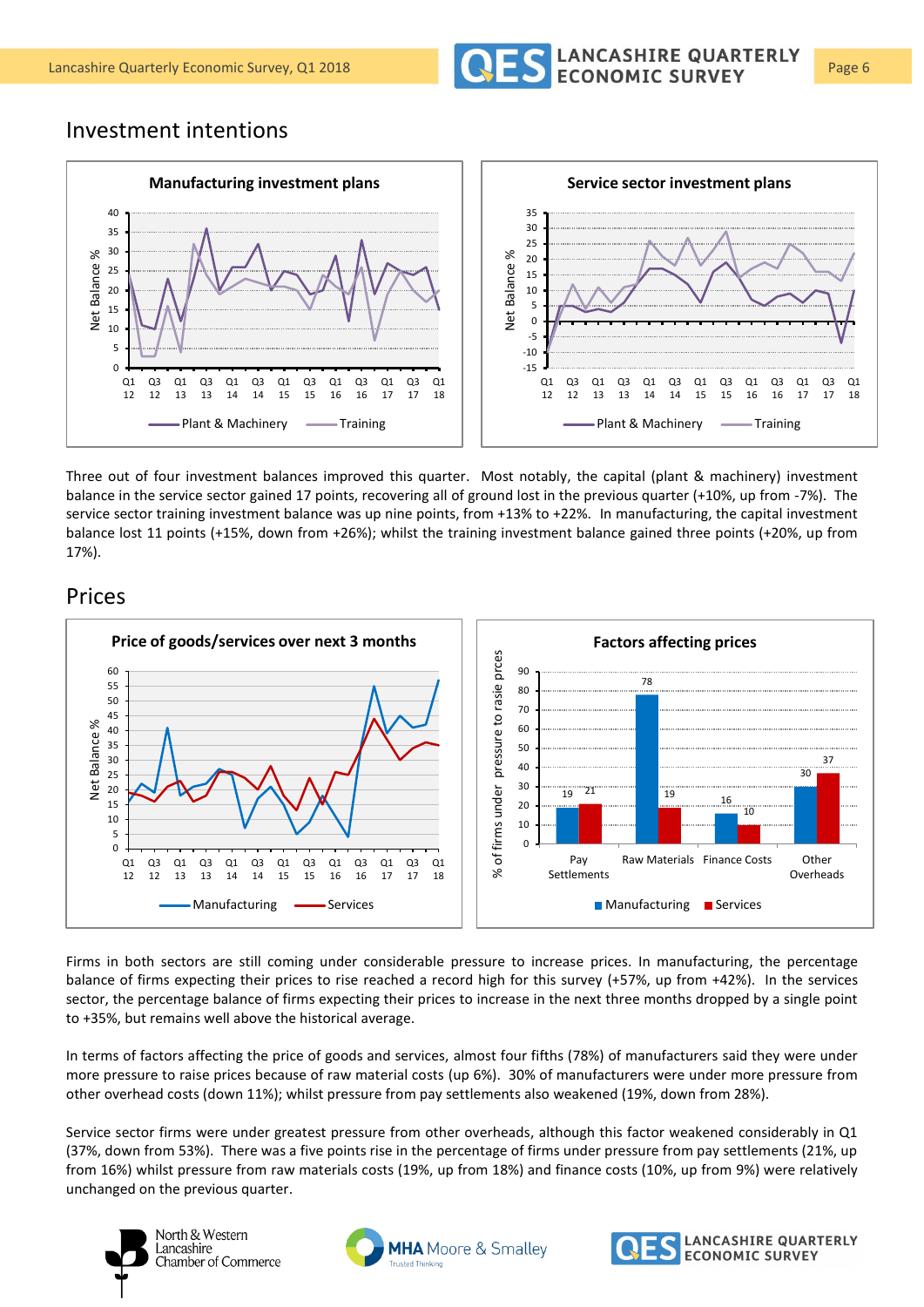Lancashire Quarterly Economic Survey, Q1 2018 **Page 7** COLON CONOMIC SURVEY

# Business Concerns (external factors) - Manufacturing



In terms of external factors that are of greater concern than three months ago, exchange rates continue to be the biggest issue for manufacturing firms (67%, up from 54%), followed by competition (34%, up from 23%). 31% of manufacturers said they were more concerned about inflation (up 1%), whilst worries over interest rates, business rates and corporate taxation subsided this quarter.



## Business Concerns (external factors) – Services

There was an overall weakening in business concerns reported by the service sector in Q1, with all external factors down on the previous quarter. The most significant concern was competition (32%, down from 37%) followed by inflation (24%, down from 40%). Concerns over interest rates eased by seven points (17%, down from +24%), whilst exchange rates, business rates and corporate taxation were of less concern than three months ago.



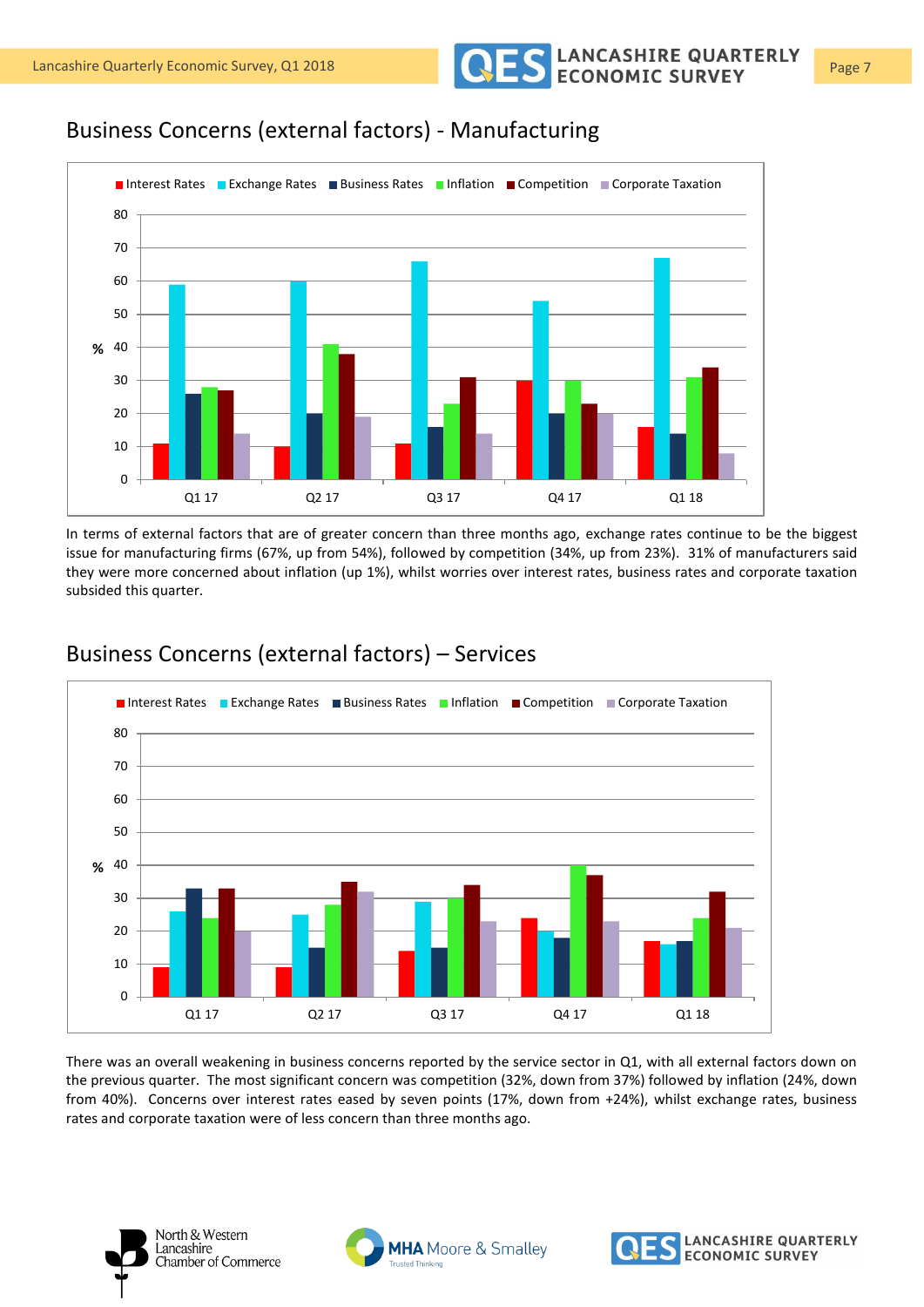

#### **BALANCE CHANGES Quarterly Change**

|                                                              | <b>Manufacturing</b> |           | <b>Services</b> |                | <b>Manufacturing</b> | <b>Services</b> |
|--------------------------------------------------------------|----------------------|-----------|-----------------|----------------|----------------------|-----------------|
|                                                              | Q <sub>4</sub>       | Q1        | Q <sub>4</sub>  | Q <sub>1</sub> |                      |                 |
|                                                              | 2017                 | 2018      | 2017            | 2018           | Q1 2018              | Q1 2018         |
| <b>Domestic Sales</b>                                        | 18                   | 16        | 15              | 26             | $-2$                 | 11              |
| <b>Domestic Orders</b>                                       | 12                   | 15        | 7               | 20             | 3                    | 13              |
| <b>Export Sales</b>                                          | 22                   | 45        | $-1$            | 14             | 23                   | 15              |
| <b>Export Orders</b>                                         | 23                   | 41        | $\overline{2}$  | 7              | 18                   | 5               |
| Employment last 3 months                                     | 25                   | 29        | 5               | 13             | 4                    | 8               |
| Employment next 3 months                                     | 15                   | 25        | 19              | 38             | 10                   | 19              |
| % Tried to recruit                                           | 64                   | 64        | 46              | 45             | 0                    | $-1$            |
| % Part-time                                                  | 10                   | 10        | 35              | 26             | 0                    | -9              |
| % Full-time                                                  | 74                   | 83        | 85              | 92             | 9                    | $\overline{7}$  |
| % Temporary                                                  | 24                   | 22        | 15              | 11             | $-2$                 | $-4$            |
| % Permanent                                                  | 44                   | 46        | 43              | 41             | 2                    | $-2$            |
| % Recruitment difficulties                                   | 58                   | 44        | 65              | 71             | $-14$                | 6               |
| % Skilled manual                                             | 55                   | 84        | 33              | 46             | 29                   | 13              |
| % Professional/Managerial                                    | 24                   | 26        | 51              | 63             | 2                    | 12              |
| % Clerical                                                   | 21                   | 47        | 20              | 43             | 26                   | 23              |
| % Semi and unskilled                                         | 48                   | 63        | 16              | 22             | 15                   | 6               |
| Cashflow                                                     | 8                    | 6         | $\overline{4}$  | 4              | $-2$                 | $\mathbf 0$     |
| Investment - plant/machinery                                 | 26                   | 15        | $-7$            | 10             | $-11$                | 17              |
| Investment - training                                        | 17                   | 20        | 13              | 22             | 3                    | 9               |
| Confidence - turnover                                        | 43                   | 63        | 34              | 53             | 20                   | 19              |
| Confidence - profitability                                   | 28                   | 42        | 23              | 36             | 14                   | 13              |
| % Full capacity                                              | 25                   | 33        | 35              | 40             | 8                    | 5               |
| Prices                                                       | 42                   | 57        | 36              | 35             | 15                   | $-1$            |
| % Pay Settlements                                            | 28                   | 19        | 16              | 21             | -9                   | 5               |
| % Raw materials                                              | 72                   | 78        | 18              | 19             | 6                    | $\mathbf{1}$    |
| % Financial costs                                            | 15                   | 16        | 9               | 10             | 1                    | $\mathbf 1$     |
| % Other overheads                                            | 41                   | 30        | 53              | 37             | $-11$                | $-16$           |
| <b>External Factors of more concern</b><br>than 3 months ago |                      |           |                 |                |                      |                 |
| % Interest rates                                             | 30                   | 16        | 24              | 17             | $-14$                | $-7$            |
| % Exchange rates                                             | 54                   | 67        | 20              | 16             | 13                   | -4              |
| % Business rates                                             | 20                   | 14        | 18              | 17             | -6                   | $-1$            |
| % Inflation                                                  | 30                   | 31        | 40              | 24             | $\mathbf{1}$         | $-16$           |
| % Competition                                                | 23                   | 34        | 37              | 32             | 11                   | $-5$            |
| $%$ Tax                                                      | 20                   | ${\bf 8}$ | 23              | 21             | $-12$                | $-2$            |